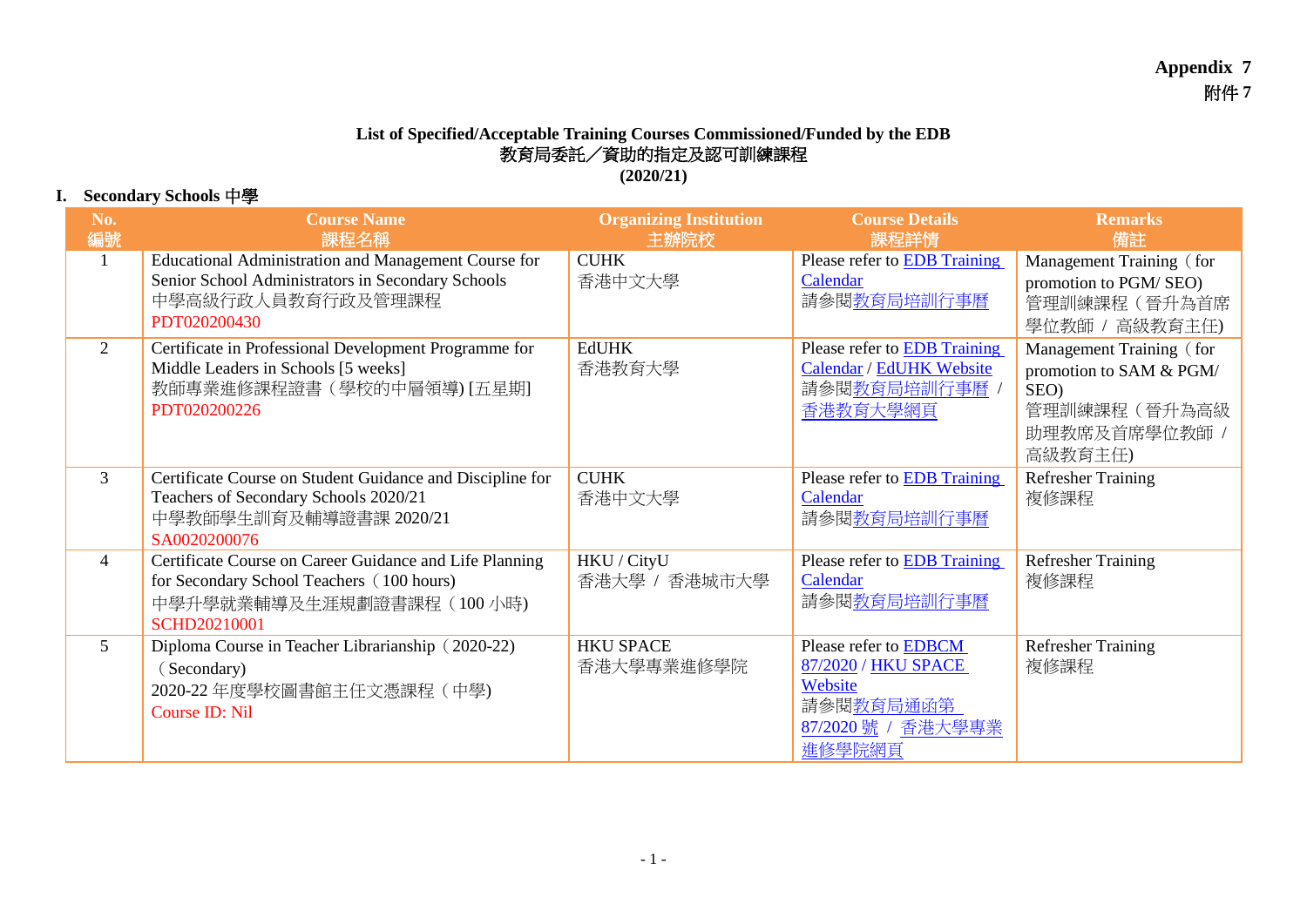| 6      | Thematic Courses on Supporting Students with SEN ^<br>(Any course)<br>「支援有特殊教育需要學生」專題課程^ (任何一個課<br>程)<br>SE0020200003<br>SE0020200007<br>SE0020200008<br>SE0020200009                                        | <b>EdUHK</b><br>香港教育大學 | Please refer to EDB Training<br>Calendar / EdUHK Website<br>請參閱教育局培訓行事曆 /<br>香港教育大學網頁 | <b>Refresher Training</b><br>複修課程 |
|--------|--------------------------------------------------------------------------------------------------------------------------------------------------------------------------------------------------------------|------------------------|---------------------------------------------------------------------------------------|-----------------------------------|
| $\tau$ | Advanced Course on Catering for Diverse Learning Needs<br>「照顧不同學習需要」高級課程<br>SE0020200002                                                                                                                     | <b>EdUHK</b><br>香港教育大學 | Please refer to EDB Training<br>Calendar / EdUHK Website<br>請參閱教育局培訓行事曆 /<br>香港教育大學網頁 | <b>Refresher Training</b><br>複修課程 |
| 8      | Advanced Course on Catering for Diverse Learning Needs<br>(Part-time Mode)<br>「照顧不同學習需要」高級課程 (兼讀制)<br>SE0020200105                                                                                           | <b>EdUHK</b><br>香港教育大學 | Please refer to EDB Training<br>Calendar / EdUHK Website<br>請參閱教育局培訓行事曆 /<br>香港教育大學網頁 | <b>Refresher Training</b><br>複修課程 |
| 9      | Certificate in Professional Development Programme for<br>Teachers (Catering for Diverse Learning Needs) -<br><b>Advanced Level</b><br>教師專業進修課程證書 (照顧不同學習需要) - 深造班<br>SE0020210059                            | <b>EdUHK</b><br>香港教育大學 | Please refer to EDB Training<br>Calendar / EdUHK Website<br>請參閱教育局培訓行事曆 /<br>香港教育大學網頁 | <b>Refresher Training</b><br>複修課程 |
| 10     | Certificate in Professional Development Programme for<br>Interpretation of Classical Chinese Literature for Secondary<br>Teachers of Chinese Language [5 weeks]<br>中學中文科文言經典解讀專業進修課程證書 [五星期]<br>PDT020200242 | <b>EdUHK</b><br>香港教育大學 | Please refer to EDB Training<br>Calendar / EdUHK Website<br>請參閱教育局培訓行事曆 /<br>香港教育大學網頁 | <b>Refresher Training</b><br>複修課程 |
| 11     | Certificate in Professional Development Programme on the<br>Teaching of Chinese Language for Non-Chinese Speaking<br>Students [5 weeks]<br>為非華語學生而設的中國語文教學專業進修課程證書<br>[五星期]<br>PDT020200227                  | <b>EdUHK</b><br>香港教育大學 | Please refer to EDB Training<br>Calendar / EdUHK Website<br>請參閱教育局培訓行事曆 /<br>香港教育大學網頁 | <b>Refresher Training</b><br>複修課程 |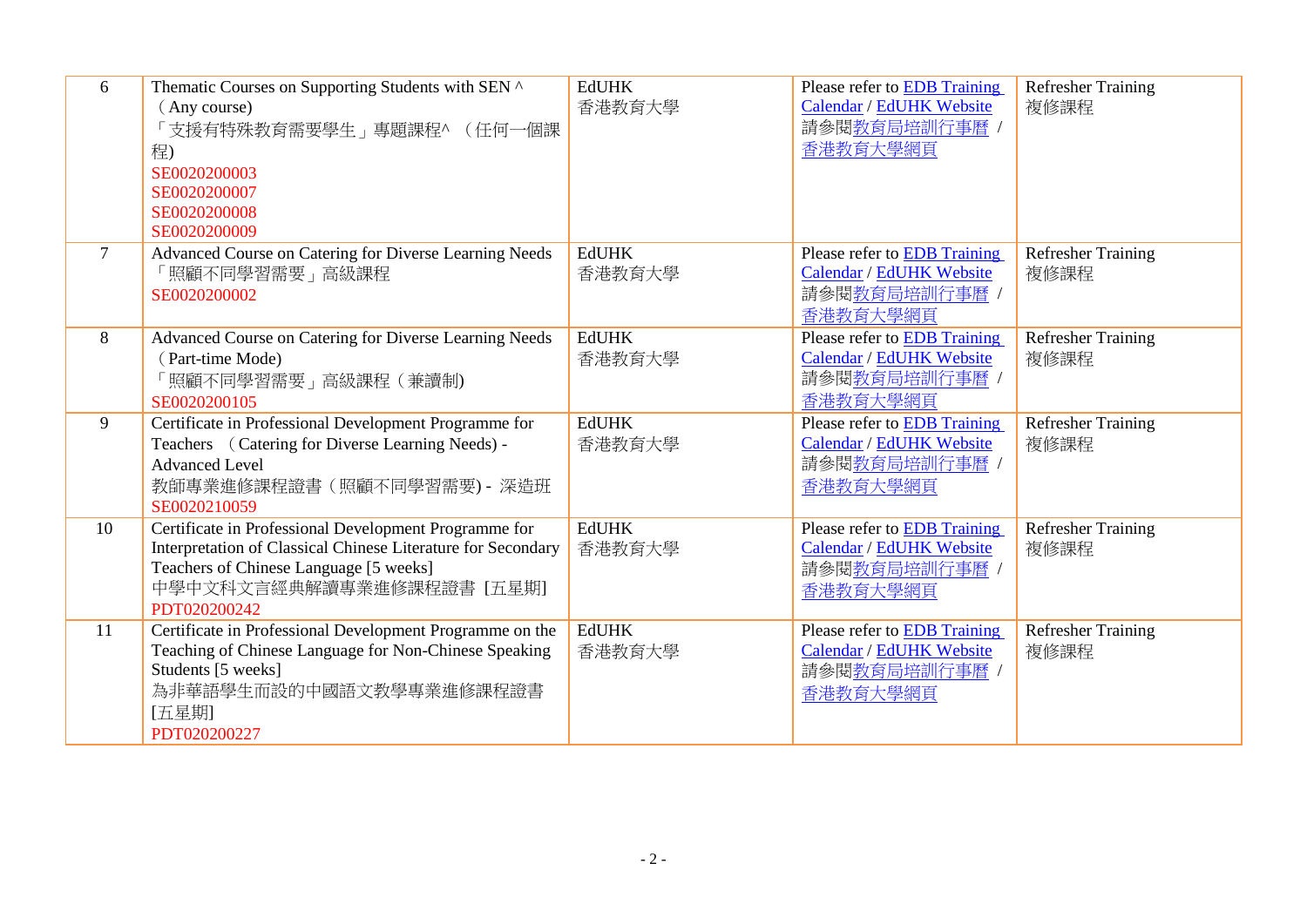| 12 | Certificate in Professional Development Programme for<br>Secondary School Teachers (Mathematics Teaching)<br>[5 weeks]<br>中學教師專業進修課程證書 (數學教學) [五星期]<br>PDT020200168                                    | <b>EdUHK</b><br>香港教育大學 | Please refer to <b>EDB</b> Training<br>Calendar / EdUHK Website<br>請參閱教育局培訓行事曆 /<br>香港教育大學網頁 | <b>Refresher Training</b><br>複修課程 |
|----|--------------------------------------------------------------------------------------------------------------------------------------------------------------------------------------------------------|------------------------|----------------------------------------------------------------------------------------------|-----------------------------------|
| 13 | Certificate in Professional Development Programme in<br>School Health [5 weeks]<br>教師專業進修課程證書 (健康校園) [五星期]<br>PDT020200169                                                                             | <b>EdUHK</b><br>香港教育大學 | Please refer to <b>EDB</b> Training<br>Calendar / EdUHK Website<br>請參閱教育局培訓行事曆 /<br>香港教育大學網頁 | <b>Refresher Training</b><br>複修課程 |
| 14 | Certificate in Professional Development Programme in<br>Teaching Modern China in Liberal Studies Curriculum<br>[5 weeks]<br>教師專業進修課程證書 (教授通識教育科-現代中國)<br>[五星期]<br>PDT020200210                         | <b>EdUHK</b><br>香港教育大學 | Please refer to EDB Training<br>Calendar / EdUHK Website<br>請參閱教育局培訓行事曆 /<br>香港教育大學網頁        | <b>Refresher Training</b><br>複修課程 |
| 15 | Certificate in Professional Development Programme on<br>Prevention and Handling of Unruly and Delinquent<br>Behaviours in Schools [5 weeks]<br>教師專業進修課程證書(預防及處理青少年校內違規與<br>違法行為) [五星期]<br>PDT020200231 | <b>EdUHK</b><br>香港教育大學 | Please refer to <b>EDB</b> Training<br>Calendar / EdUHK Website<br>請參閱教育局培訓行事曆 /<br>香港教育大學網頁 | <b>Refresher Training</b><br>複修課程 |
| 16 | Certificate in Professional Development Programme on<br>Practical Legal Knowledge for Schools [5 weeks]<br>教師專業進修課程證書(學校的實用法律知識) [五星期]<br>PDT020200232                                                 | <b>EdUHK</b><br>香港教育大學 | Please refer to EDB Training<br>Calendar / EdUHK Website<br>請參閱教育局培訓行事曆 /<br>香港教育大學網頁        | <b>Refresher Training</b><br>複修課程 |
| 17 | Certificate in Professional Development Programme on<br>Knowledge Management for Enhancing School<br>Development [5 weeks]<br>教師專業進修課程證書(知識管理與學校發展)[五星期]<br>PDT020200234                               | <b>EdUHK</b><br>香港教育大學 | Please refer to EDB Training<br>Calendar / EdUHK Website<br>請參閱教育局培訓行事曆 /<br>香港教育大學網頁        | <b>Refresher Training</b><br>複修課程 |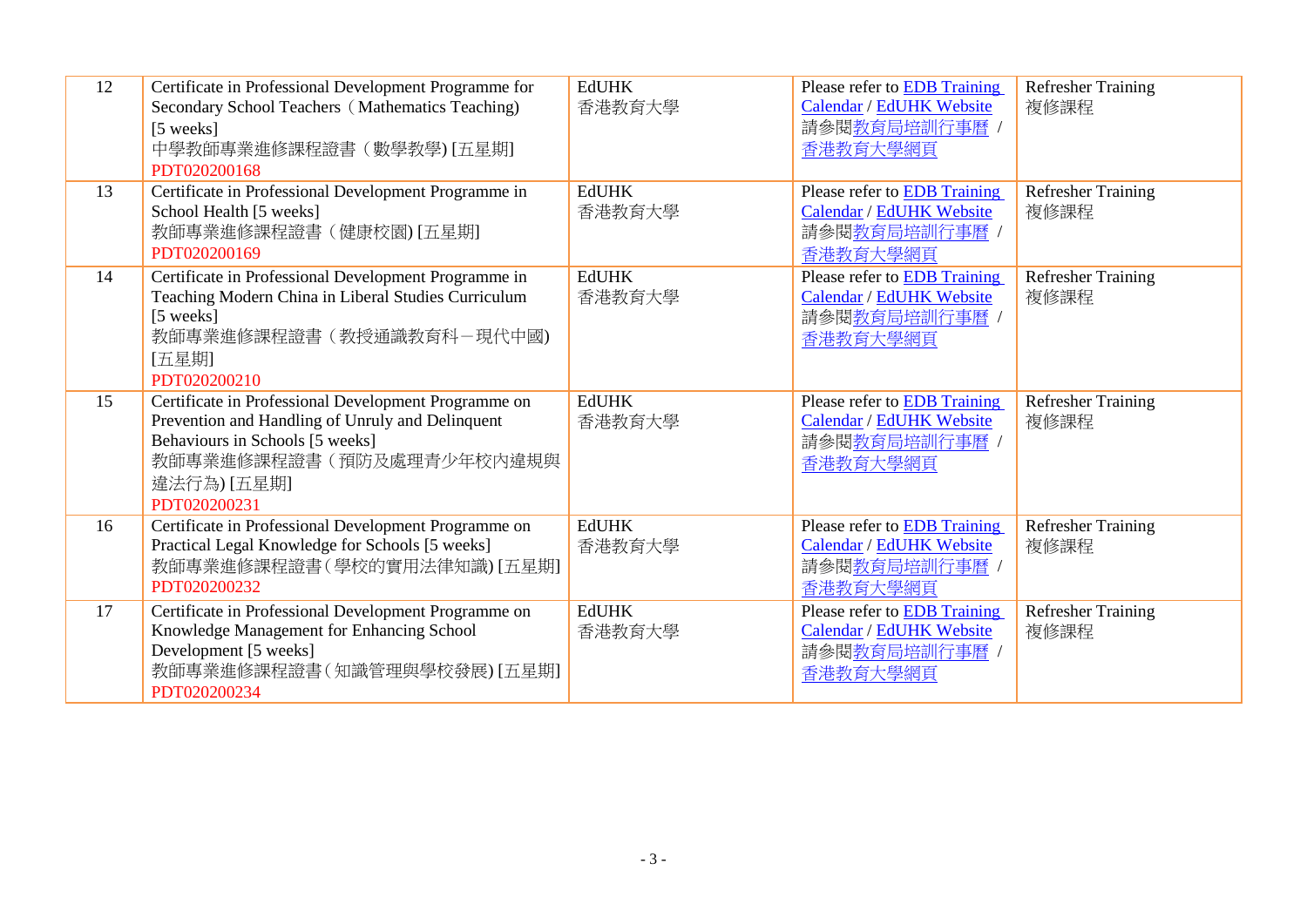| 18 | Certificate in Professional Development Programme on<br>New Paradigm of Learning and Teaching in Physical<br>Education [5 weeks]<br>教師專業進修課程證書(體育學與教之新發展範例)<br>[五星期]<br>PDT020200235                                                                | <b>EdUHK</b><br>香港教育大學 | Please refer to EDB Training<br><b>Calendar / EdUHK Website</b><br>請參閱教育局培訓行事曆 /<br>香港教育大學網頁        | <b>Refresher Training</b><br>複修課程 |
|----|-----------------------------------------------------------------------------------------------------------------------------------------------------------------------------------------------------------------------------------------------------|------------------------|-----------------------------------------------------------------------------------------------------|-----------------------------------|
| 19 | Certificate in Professional Development Programme on<br>Positive Psychology in School Settings: Promoting Mental<br>Health and Creating Positive Learning Environment<br>[5 weeks]<br>教師專業進修課程證書(校園正向心理學:推廣精神健<br>康及建構正面學習環境) [五星期]<br>PDT020200250 | <b>EdUHK</b><br>香港教育大學 | Please refer to EDB Training<br>Calendar / EdUHK Website<br>請參閱教育局培訓行事曆 /<br>香港教育大學網頁               | <b>Refresher Training</b><br>複修課程 |
| 20 | Training Course for Special School Teachers<br>特殊學校教師培訓課程<br>SE0020210025                                                                                                                                                                           | <b>EdUHK</b><br>香港教育大學 | Please refer to <b>EDB</b> Training<br><b>Calendar / EdUHK Website</b><br>請參閱教育局培訓行事曆 /<br>香港教育大學網頁 | <b>Refresher Training</b><br>複修課程 |
| 21 | Certificate in Professional Development Programme on<br>Effective Lesson Observation and Evaluation - A Whole<br>School Approach [5 weeks]<br>教師專業進修課程證書(有效的觀課與評課 - 以學校為<br>本位)[五星期]<br>PDT020200225                                                | <b>EdUHK</b><br>香港教育大學 | Please refer to EDB Training<br>Calendar / EdUHK Website<br>請參閱教育局培訓行事曆 /<br>香港教育大學網頁               | <b>Refresher Training</b><br>複修課程 |
| 22 | Certificate in Professional Development Programme on<br>e-Learning in Secondary Mathematics [5 weeks]<br>教師專業進修課程證書(中學數學的電子學習)   五星期 <br>PDT020200238                                                                                               | <b>EdUHK</b><br>香港教育大學 | Please refer to <b>EDB</b> Training<br><b>Calendar / EdUHK Website</b><br>請參閱教育局培訓行事曆 /<br>香港教育大學網頁 | <b>Refresher Training</b><br>複修課程 |
| 23 | Certificate in Professional Development Programme on<br>e-Learning in Secondary English [5 weeks]<br>教師專業進修課程證書(中學英文的電子學習)[五星期]<br>PDT020200240                                                                                                     | <b>EdUHK</b><br>香港教育大學 | Please refer to <b>EDB</b> Training<br>Calendar / EdUHK Website<br>請參閱教育局培訓行事曆 /<br>香港教育大學網頁        | <b>Refresher Training</b><br>複修課程 |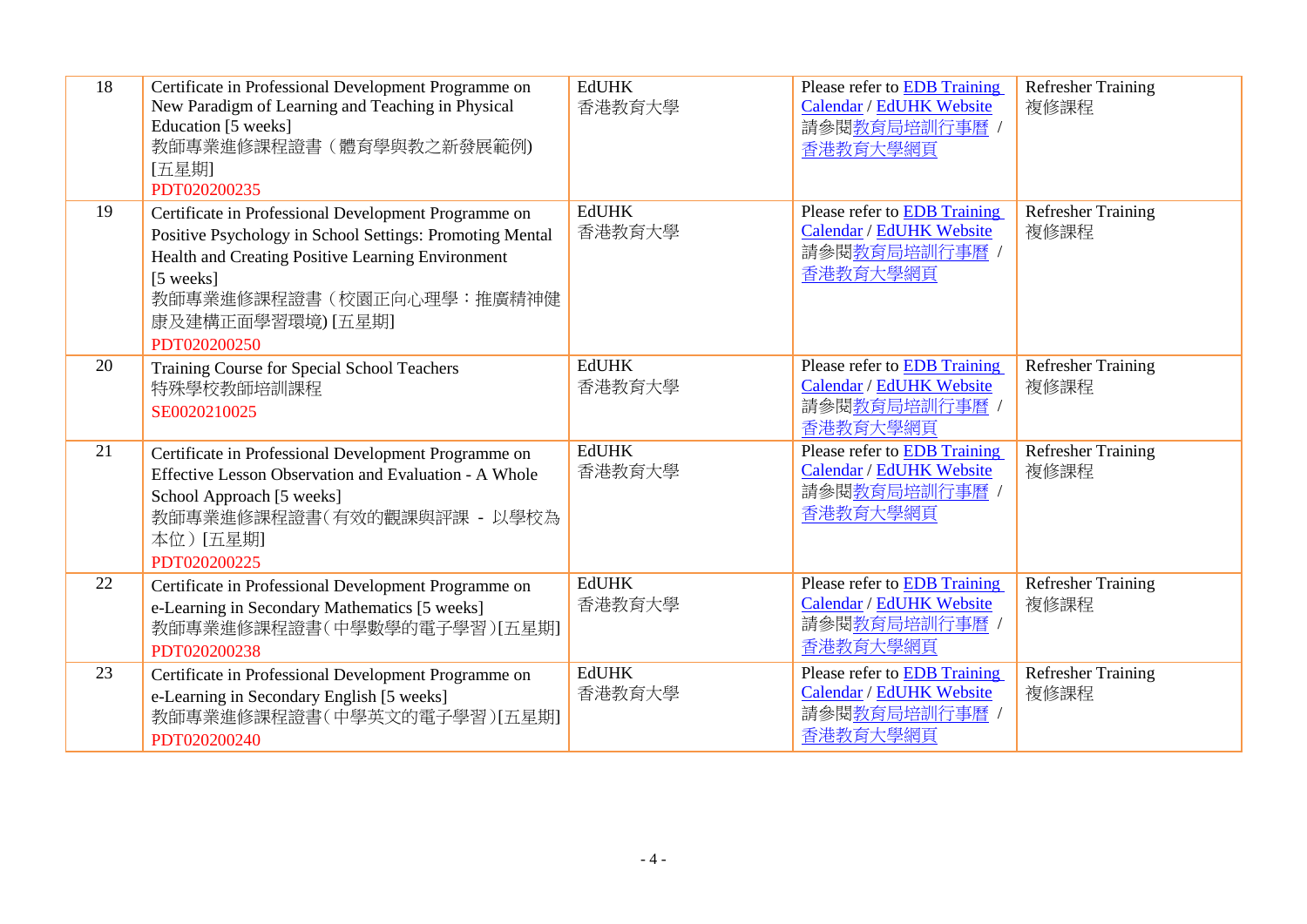| 24 | Certificate in Professional Development Programme on<br>Life Planning Education and Career Guidance [5 weeks]<br>教師專業進修課程證書(生涯規劃與事業輔導)[五星期]<br>PDT020200243                             | <b>EdUHK</b><br>香港教育大學 | Please refer to EDB Training<br>Calendar / EdUHK Website<br>請參閱教育局培訓行事曆 /<br>香港教育大學網頁        | <b>Refresher Training</b><br>複修課程 |
|----|-----------------------------------------------------------------------------------------------------------------------------------------------------------------------------------------|------------------------|----------------------------------------------------------------------------------------------|-----------------------------------|
| 25 | Certificate in Professional Development Programme on<br>Communication, Mediation and Complaint Management<br>[5 weeks]<br>教師專業進修課程證書 (溝通、調解與投訴管理)<br>[五星期]<br>PDT020200244              | <b>EdUHK</b><br>香港教育大學 | Please refer to EDB Training<br>Calendar / EdUHK Website<br>請參閱教育局培訓行事曆 /<br>香港教育大學網頁        | <b>Refresher Training</b><br>複修課程 |
| 26 | Certificate in Professional Development Programme on<br>School Improvement and Leadership [5 weeks]<br>教師專業進修課程證書 (學校改進與領導) [五星期]<br>PDT020200245                                       | <b>EdUHK</b><br>香港教育大學 | Please refer to <b>EDB</b> Training<br>Calendar / EdUHK Website<br>請參閱教育局培訓行事曆 /<br>香港教育大學網頁 | <b>Refresher Training</b><br>複修課程 |
| 27 | Certificate in Professional Development Programme on<br>Integrating Self-directed Learning in Classroom Pedagogy<br>[5 weeks]<br>教師專業進修課程證書(發展有效「自主學習」課堂教<br>學模式) [五星期]<br>PDT020200247 | <b>EdUHK</b><br>香港教育大學 | Please refer to EDB Training<br>Calendar / EdUHK Website<br>請參閱教育局培訓行事曆 /<br>香港教育大學網頁        | <b>Refresher Training</b><br>複修課程 |
| 28 | Certificate in Professional Development Programme on<br>Hong Kong Society [5 weeks]<br>教師專業進修課程證書(香港社會)[五星期]<br>PDT020200249                                                            | <b>EdUHK</b><br>香港教育大學 | Please refer to EDB Training<br>Calendar / EdUHK Website<br>請參閱教育局培訓行事曆 /<br>香港教育大學網頁        | <b>Refresher Training</b><br>複修課程 |
| 29 | Certificate in Professional Development Programme on<br>Organization and Management of Life-wide Learning<br>Activities [5 weeks]<br>教師專業進修課程證書(全方位學習的組織與管理)[五<br>星期<br>PDT020200254    | <b>EdUHK</b><br>香港教育大學 | Please refer to EDB Training<br>Calendar / EdUHK Website<br>請參閱教育局培訓行事曆 /<br>香港教育大學網頁        | <b>Refresher Training</b><br>複修課程 |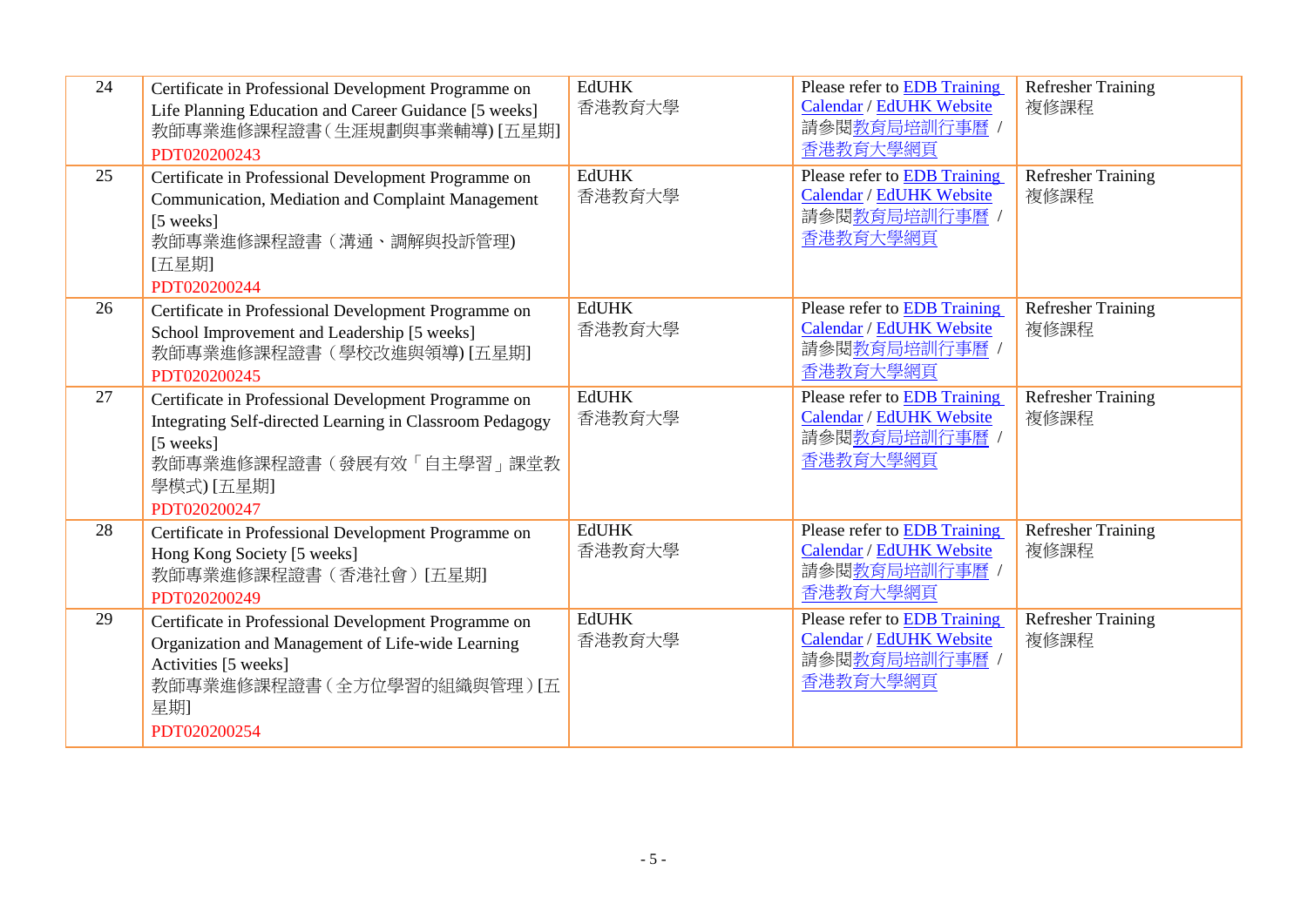| 30 | Certificate in Professional Development Programme on<br>Enhancing Curriculum Planning and Teaching of Life and<br>Society in Junior Secondary Curriculum [5 weeks]<br>教師專業進修課程證書(初中「生活與社會」課程設計<br>與教學模式) [五星期]<br>PDT020200223 | <b>EdUHK</b><br>香港教育大學 | Please refer to EDB Training<br>Calendar / EdUHK Website<br>請參閱教育局培訓行事曆 /<br>香港教育大學網頁        | <b>Refresher Training</b><br>複修課程 |
|----|--------------------------------------------------------------------------------------------------------------------------------------------------------------------------------------------------------------------------------|------------------------|----------------------------------------------------------------------------------------------|-----------------------------------|
| 31 | Certificate in Professional Development Programme on<br>e-Learning in Secondary Chinese Language [5 weeks]<br>教師專業進修課程證書 (中學中文科的電子學習)<br>[五星期]<br>PDT020200251                                                                 | <b>EdUHK</b><br>香港教育大學 | Please refer to EDB Training<br>Calendar / EdUHK Website<br>請參閱教育局培訓行事曆 /<br>香港教育大學網頁        | <b>Refresher Training</b><br>複修課程 |
| 32 | Certificate in Professional Development Programme on<br>STEM in Physical Education [5 weeks]<br>教師專業進修課程證書(體育學與教之科學、科技、工<br>程及數學範疇) [五星期]<br>PDT020200255                                                                      | <b>EdUHK</b><br>香港教育大學 | Please refer to <b>EDB</b> Training<br>Calendar / EdUHK Website<br>請參閱教育局培訓行事曆 /<br>香港教育大學網頁 | <b>Refresher Training</b><br>複修課程 |
| 33 | Professional Development Course for Secondary School<br><b>Grade Teachers</b><br>中學學位教師專業培訓課程<br>PDT020200429                                                                                                                  | <b>CUHK</b><br>香港中文大學  | Please refer to <b>EDB</b> Training<br>Calendar<br>請參閱教育局培訓行事曆                               | <b>Refresher Training</b><br>複修課程 |

^ Thematic Courses on Supporting Students with Special Educational Needs include the following 3 categories (Please refer to Education Bureau Circular No. 12/2015): 「支援有特殊教育需要學生」專題課程包括以下三個類別(請參考教育局通告第 12/2015 號) :

- (1) Cognition and Learning Needs 認知及學習需要
- (2) Behavioural, Emotional and Social Development Needs 行為、情緒及社群發展需要
- (3) Sensory, Communication and Physical Needs 感知、溝通及肢體需要
- Note: To attain Certification for Principalship, aspiring principals must satisfy the following criteria within a two-year process: 擬任校長必須在兩年的校長資格認證程序期內,符合以下的要求方可取得校長資格認證:
	- (i) Successful completion of the needs analysis;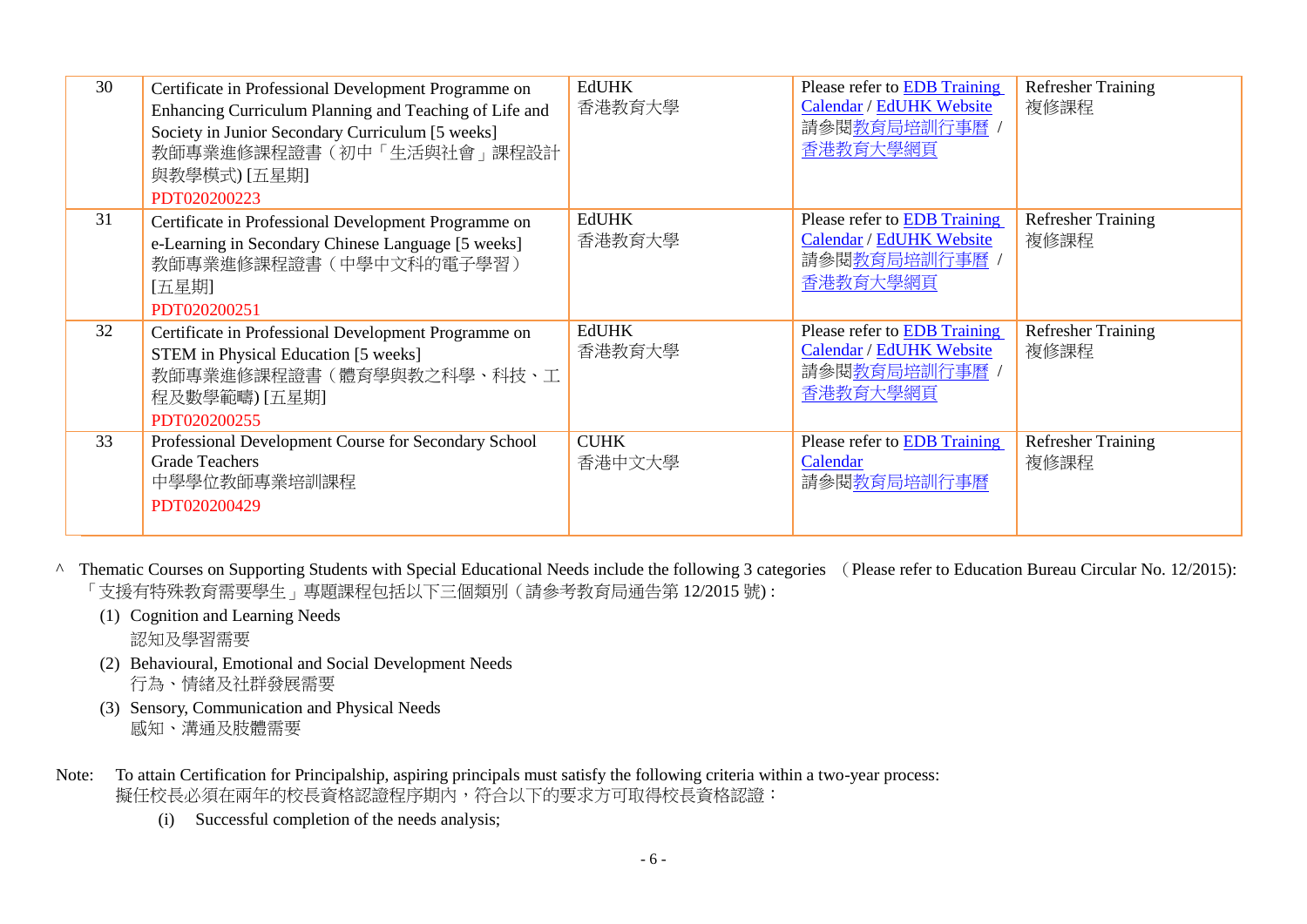成功完成專業發展需要分析;

- (ii) Successful completion of the Preparation for Principalship course; and 成功完成擬任校長課程;及
- (iii) Fulfilling requirements for the professional development portfolio. 符合專業發展資料冊的要求。

For detailed information, please refer to the Education Bureau Circular (EDBC) No. 2/2019. Besides, relevant course details are/will be announced in EDB Training Calendar. 詳情請參閱教育局通告第 2/2019 號,而相關課程資料則會在教育局培訓行事曆公佈。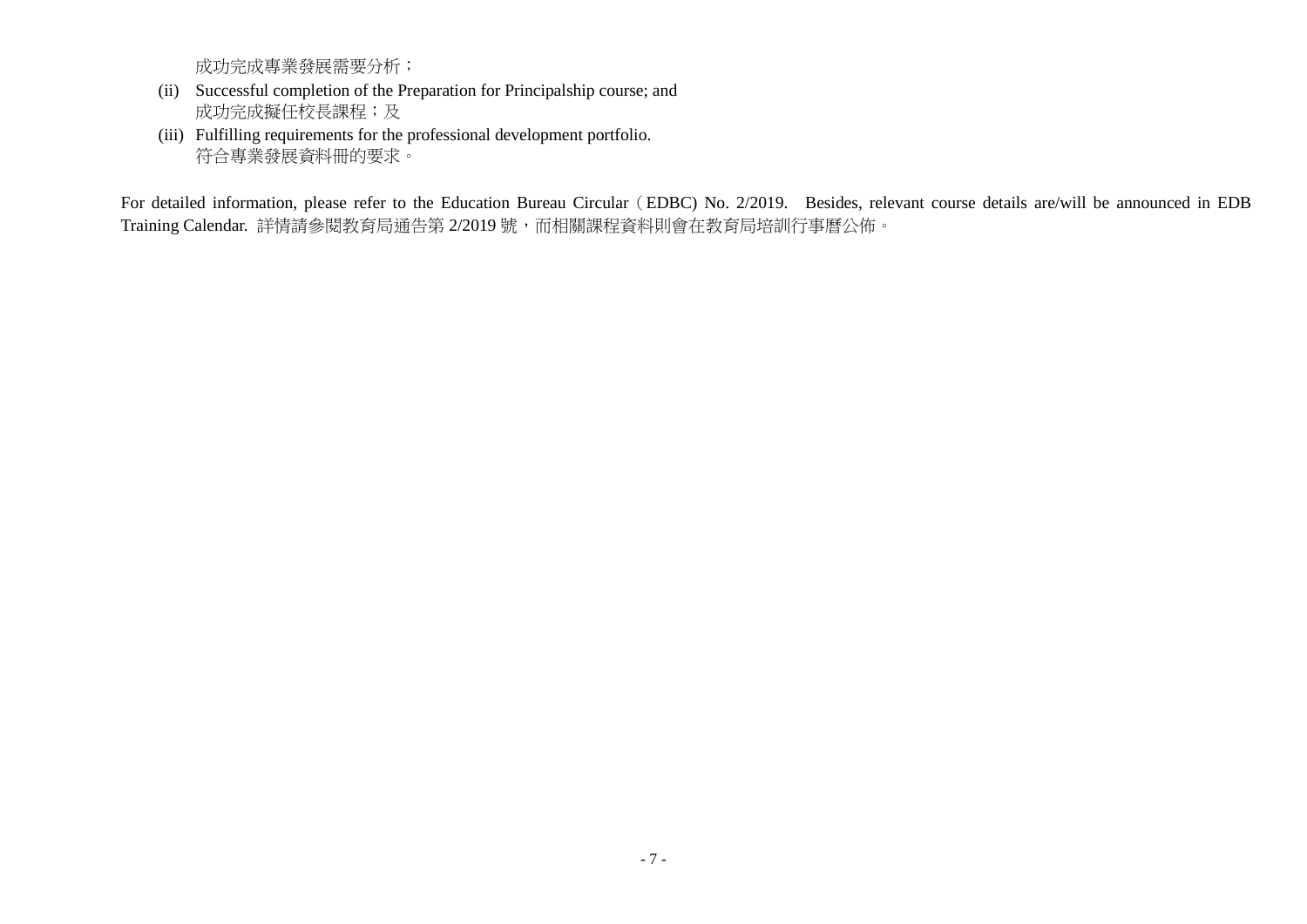## **II. Primary Schools** 小學

| No.            | <b>Course Name</b>                                                                                                                                               | <b>Organizing Institution</b>  | <b>Course Details</b>                                                                                      | <b>Remarks</b>                                                                       |
|----------------|------------------------------------------------------------------------------------------------------------------------------------------------------------------|--------------------------------|------------------------------------------------------------------------------------------------------------|--------------------------------------------------------------------------------------|
| 編號             | 課程名稱                                                                                                                                                             | 主辦院校                           | 課程詳情                                                                                                       | 備註                                                                                   |
| $\mathbf{1}$   | Leadership Development Programme for Middle Leaders of<br><b>Primary Schools</b><br>小學中層人員領導培訓課程<br>PDT020200432                                                 | <b>CUHK</b><br>香港中文大學          | Please refer to <b>EDB</b> Training<br>Calendar<br>請參閱教育局培訓行事曆                                             | <b>Management Training</b><br>( for<br>promotion to SPSM)<br>管理訓練課程(晉升為高級<br>小學學位教師) |
| $\overline{2}$ | Certificate in Professional Development Programme for<br>Middle Leaders in Schools [5 weeks]<br>教師專業進修課程證書 (學校的中層領導) [五星期]<br>PDT020200226                       | <b>EdUHK</b><br>香港教育大學         | <b>Please refer to EDB Training</b><br>Calendar / EdUHK Website<br>請參閱教育局培訓行事曆 /<br>香港教育大學網頁               | Management Training<br>(for<br>promotion to SPSM)<br>管理訓練課程(晉升為高級<br>小學學位教師)         |
| 3              | Certificate Course on Student Guidance and Discipline for<br>Teachers of Primary Schools 2020/21<br>小學教師學生訓育及輔導證書課程 2020/21<br>SA0020200077, SA0020200069        | CUHK 香港中文大學,<br>EdUHK 香港教育大學   | Please refer to <b>EDB</b> Training<br>Calendar<br>請參閱教育局培訓行事曆                                             | <b>Refresher Training</b><br>複修課程                                                    |
| $\overline{4}$ | Diploma Course in Teacher Librarianship (2020-22)<br>(Primary)<br>2020-22 年度學校圖書館主任文憑課程(小學)<br><b>Course ID: Nil</b>                                             | <b>HKU SPACE</b><br>香港大學專業進修學院 | Please refer to <b>EDBCM</b><br>87/2020 / HKU SPACE<br>Website<br>請參閱教育局通函第<br>87/2020號 / 香港大學專業<br>進修學院網頁 | <b>Refresher Training</b><br>複修課程                                                    |
| 5              | Thematic Courses on Supporting Students with SEN ^ (Any<br>course)<br>支援有特殊教育需要學生」專題課程^ (任何一個課程)<br>SE0020200003<br>SE0020200007<br>SE0020200008<br>SE0020200009 | <b>EdUHK</b><br>香港教育大學         | Please refer to <b>EDB</b> Training<br>Calendar / EdUHK Website<br>請參閱教育局培訓行事曆 /<br>香港教育大學網頁               | <b>Refresher Training</b><br>複修課程                                                    |
| 6              | Advanced Course on Catering for Diverse Learning Needs<br>「照顧不同學習需要」高級課程<br>SE0020200002                                                                         | <b>EdUHK</b><br>香港教育大學         | Please refer to EDB Training<br>Calendar / EdUHK Website<br>請參閱教育局培訓行事曆 /<br>香港教育大學網頁                      | <b>Refresher Training</b><br>複修課程                                                    |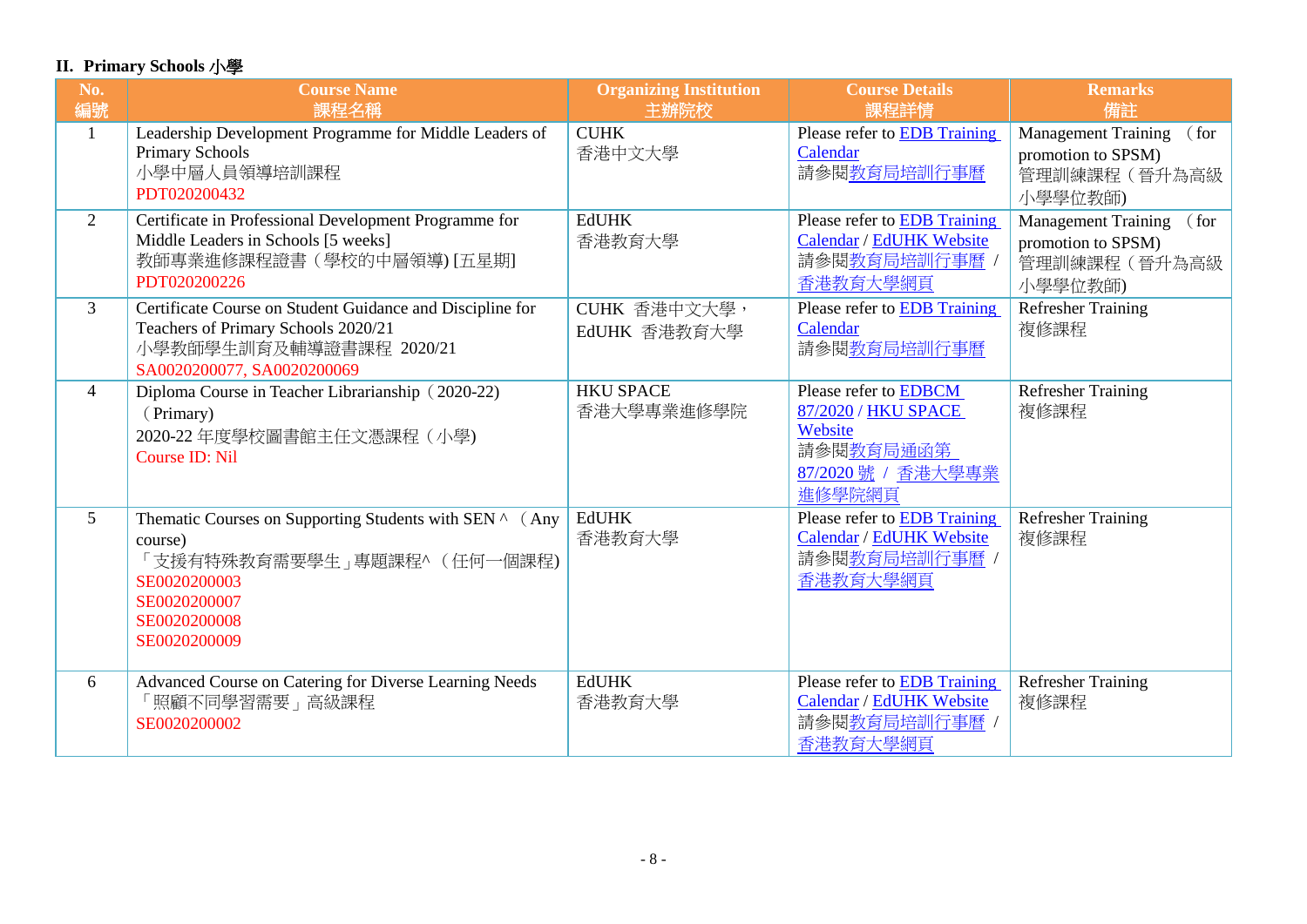| $\overline{7}$ | Advanced Course on Catering for Diverse Learning Needs<br>(Part-time Mode)<br>「照顧不同學習需要」高級課程(兼讀制)<br>SE0020200105                                                                           | <b>EdUHK</b><br>香港教育大學 | Please refer to EDB Training<br>Calendar / EdUHK Website<br>請參閱教育局培訓行事曆 /<br>香港教育大學網頁        | <b>Refresher Training</b><br>複修課程 |
|----------------|---------------------------------------------------------------------------------------------------------------------------------------------------------------------------------------------|------------------------|----------------------------------------------------------------------------------------------|-----------------------------------|
| 8              | Certificate in Professional Development Programme for<br>Teachers (Catering for Diverse Learning Needs) - Advanced<br>Level<br>教師專業進修課程證書 (照顧不同學習需要) - 深造班<br>SE0020210059                  | <b>EdUHK</b><br>香港教育大學 | Please refer to EDB Training<br>Calendar / EdUHK Website<br>請參閱教育局培訓行事曆<br>香港教育大學網頁          | <b>Refresher Training</b><br>複修課程 |
| 9              | Certificate in Professional Development Programme on the<br>Teaching of Chinese Language for Non-Chinese Speaking<br>Students [5 weeks]<br>為非華語學生而設的中國語文教學專業進修課程證書<br>[五星期]<br>PDT020200227 | <b>EdUHK</b><br>香港教育大學 | Please refer to EDB Training<br>Calendar / EdUHK Website<br>請參閱教育局培訓行事曆<br>香港教育大學網頁          | <b>Refresher Training</b><br>複修課程 |
| 10             | Certificate in Professional Development Programme on<br>Optimizing Chinese Language Teaching [5 weeks]<br>提高中國語文教學效益專業進修課程證書 [五星期]<br>PDT020200228                                          | <b>EdUHK</b><br>香港教育大學 | Please refer to EDB Training<br>Calendar / EdUHK Website<br>請參閱教育局培訓行事曆 /<br>香港教育大學網頁        | Refresher Training<br>複修課程        |
| 11             | Certificate in Professional Development Programme for<br>Primary School Teachers (Mathematics Teaching) [5 weeks]<br>小學教師專業進修課程證書 (數學教學) [五星期]<br>PDT020200167                              | <b>EdUHK</b><br>香港教育大學 | <b>Please refer to EDB Training</b><br>Calendar / EdUHK Website<br>請參閱教育局培訓行事曆<br>香港教育大學網頁   | <b>Refresher Training</b><br>複修課程 |
| 12             | Certificate in Professional Development Programme in<br>School Health [5 weeks]<br>教師專業進修課程證書 (健康校園) [五星期]<br>PDT020200169                                                                  | <b>EdUHK</b><br>香港教育大學 | Please refer to EDB Training<br>Calendar / EdUHK Website<br>請參閱教育局培訓行事曆<br>香港教育大學網頁          | <b>Refresher Training</b><br>複修課程 |
| 13             | Certificate in Professional Development Programme on<br>e-Learning in Primary Schools [5 weeks]<br>小學教師專業進修課程證書 (小學的電子學習) [五星期]<br>PDT020200208                                             | <b>EdUHK</b><br>香港教育大學 | Please refer to <b>EDB</b> Training<br>Calendar / EdUHK Website<br>請參閱教育局培訓行事曆 /<br>香港教育大學網頁 | <b>Refresher Training</b><br>複修課程 |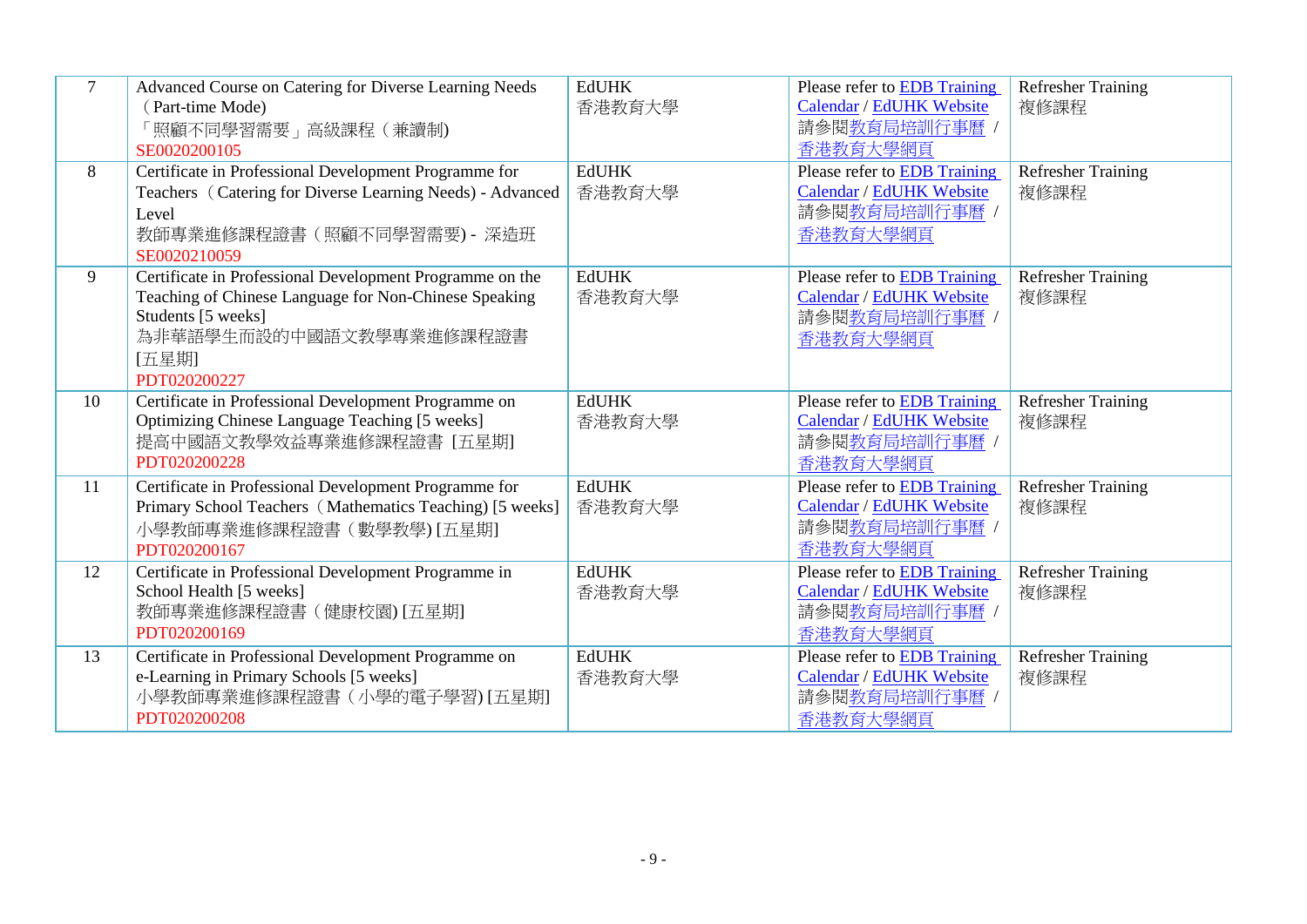| 14 | Certificate in Professional Development Programme on<br>Development of School-based Mathematics Learning and<br>Curriculum [5 weeks]<br>教師專業進修課程證書(校本數學學習與課程設計)<br>[五星期]<br>PDT020200230                                                             | <b>EdUHK</b><br>香港教育大學 | Please refer to EDB Training<br>Calendar / EdUHK Website<br>請參閱教育局培訓行事曆 /<br>香港教育大學網頁        | <b>Refresher Training</b><br>複修課程 |
|----|------------------------------------------------------------------------------------------------------------------------------------------------------------------------------------------------------------------------------------------------------|------------------------|----------------------------------------------------------------------------------------------|-----------------------------------|
| 15 | Certificate in Professional Development Programme on<br>Prevention and Handling of Unruly and Delinquent<br>Behaviours in Schools [5 weeks]<br>教師專業進修課程證書 (預防及處理青少年校內違規與違<br>法行為)[五星期]<br>PDT020200231                                               | <b>EdUHK</b><br>香港教育大學 | Please refer to <b>EDB</b> Training<br>Calendar / EdUHK Website<br>請參閱教育局培訓行事曆 /<br>香港教育大學網頁 | <b>Refresher Training</b><br>複修課程 |
| 16 | Certificate in Professional Development Programme on<br>Practical Legal Knowledge for Schools [5 weeks]<br>教師專業進修課程證書(學校的實用法律知識)[五星期]<br>PDT020200232                                                                                                | <b>EdUHK</b><br>香港教育大學 | Please refer to EDB Training<br><b>Calendar / EdUHK Website</b><br>請參閱教育局培訓行事曆 /<br>香港教育大學網頁 | <b>Refresher Training</b><br>複修課程 |
| 17 | Certificate in Professional Development Programme on<br>Knowledge Management for Enhancing School Development<br>[5 weeks]<br>教師專業進修課程證書(知識管理與學校發展)[五星期]<br>PDT020200234                                                                             | <b>EdUHK</b><br>香港教育大學 | Please refer to EDB Training<br><b>Calendar / EdUHK Website</b><br>請參閱教育局培訓行事曆 /<br>香港教育大學網頁 | <b>Refresher Training</b><br>複修課程 |
| 18 | Certificate in Professional Development Programme on New<br>Paradigm of Learning and Teaching in Physical Education<br>[5 weeks]<br>教師專業進修課程證書 (體育學與教之新發展範例)<br>[五星期]<br>PDT020200235                                                                | <b>EdUHK</b><br>香港教育大學 | Please refer to EDB Training<br>Calendar / EdUHK Website<br>請參閱教育局培訓行事曆 /<br>香港教育大學網頁        | <b>Refresher Training</b><br>複修課程 |
| 19 | Certificate in Professional Development Programme on<br>Positive Psychology in School Settings: Promoting Mental<br>Health and Creating Positive Learning Environment<br>[5 weeks]<br>教師專業進修課程證書 (校園正向心理學:推廣精神健<br>康及建構正面學習環境) [五星期]<br>PDT020200250 | <b>EdUHK</b><br>香港教育大學 | Please refer to EDB Training<br>Calendar / EdUHK Website<br>請參閱教育局培訓行事曆 /<br>香港教育大學網頁        | <b>Refresher Training</b><br>複修課程 |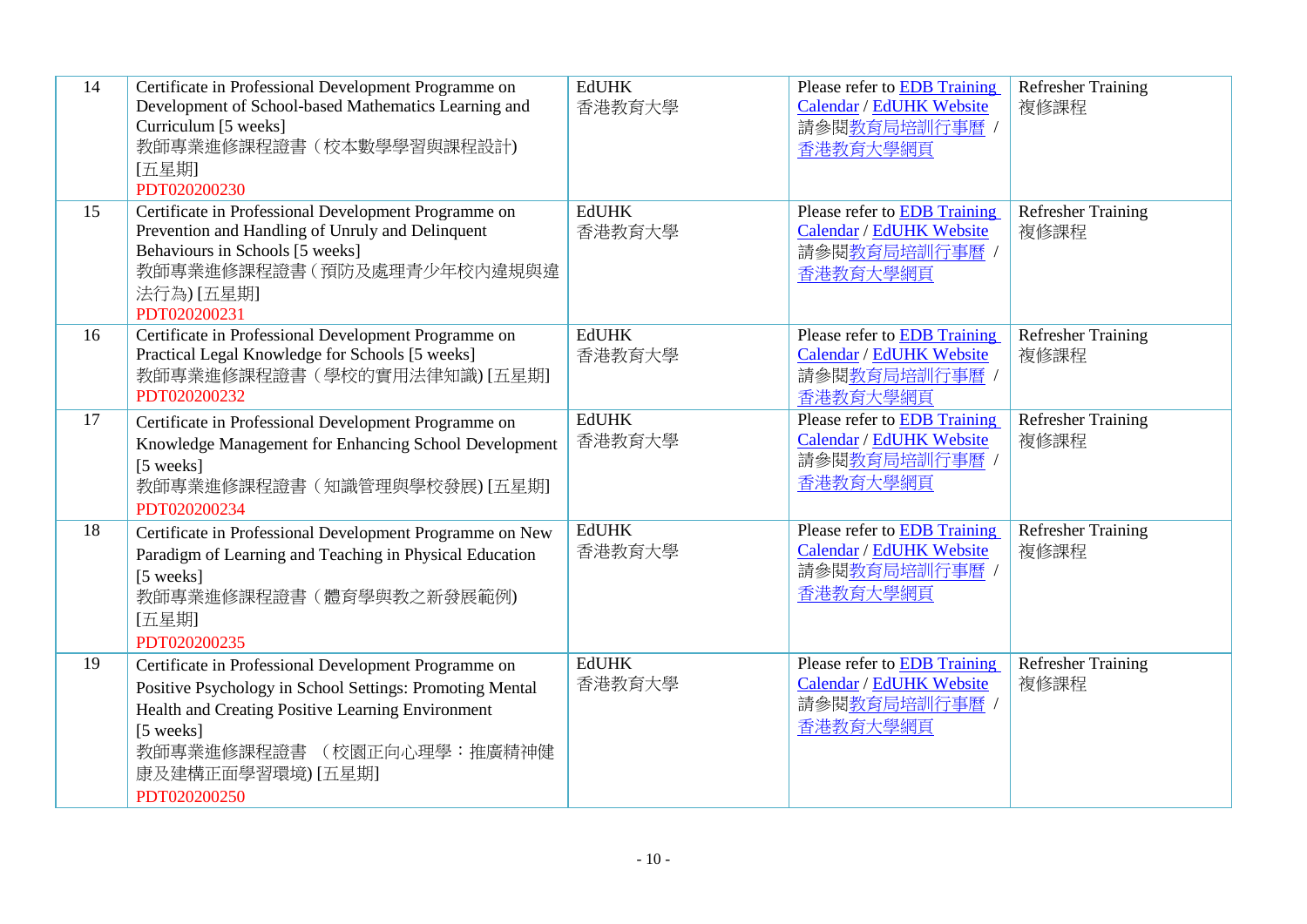| 20 | Training Course for Special School Teachers<br>特殊學校教師培訓課程<br>SE0020210025                                                                                                                             | <b>EdUHK</b><br>香港教育大學 | Please refer to EDB Training<br>Calendar / EdUHK Website<br>請參閱教育局培訓行事曆 /<br>香港教育大學網頁        | <b>Refresher Training</b><br>複修課程 |
|----|-------------------------------------------------------------------------------------------------------------------------------------------------------------------------------------------------------|------------------------|----------------------------------------------------------------------------------------------|-----------------------------------|
| 21 | Certificate in Professional Development Programme on<br>Effective Lesson Observation and Evaluation - A Whole<br>School Approach [5 weeks]<br>教師專業進修課程證書 (有效的觀課與評課 - 以學校為<br>本位)[五星期]<br>PDT020200225 | <b>EdUHK</b><br>香港教育大學 | <b>Please refer to EDB Training</b><br>Calendar / EdUHK Website<br>請參閱教育局培訓行事曆 /<br>香港教育大學網頁 | <b>Refresher Training</b><br>複修課程 |
| 22 | Certificate in Professional Development Programme on<br>e-Learning in Primary Mathematics [5 weeks]<br>教師專業進修課程證書(小學數學的電子學習) [五星期]<br>PDT020200237                                                    | <b>EdUHK</b><br>香港教育大學 | Please refer to EDB Training<br>Calendar / EdUHK Website<br>請參閱教育局培訓行事曆 /<br>香港教育大學網頁        | <b>Refresher Training</b><br>複修課程 |
| 23 | Certificate in Professional Development Programme on<br>e-Learning in Primary English [5 weeks]<br>教師專業進修課程證書(小學英文的電子學習)[五星期]<br>PDT020200239                                                         | <b>EdUHK</b><br>香港教育大學 | Please refer to EDB Training<br>Calendar / EdUHK Website<br>請參閱教育局培訓行事曆 /<br>香港教育大學網頁        | <b>Refresher Training</b><br>複修課程 |
| 24 | Certificate in Professional Development Programme on<br>e-Learning in Primary Chinese Language [5 weeks]<br>教師專業進修課程證書 (小學中文科的電子學習)<br>[五星期]<br>PDT020200241                                          | <b>EdUHK</b><br>香港教育大學 | Please refer to EDB Training<br>Calendar / EdUHK Website<br>請參閱教育局培訓行事曆 /<br>香港教育大學網頁        | <b>Refresher Training</b><br>複修課程 |
| 25 | Certificate in Professional Development Programme on<br>Communication, Mediation and Complaint Management<br>[5 weeks]<br>教師專業進修課程證書(溝通、調解與投訴管理)[五星期]<br>PDT020200244                                 | <b>EdUHK</b><br>香港教育大學 | <b>Please refer to EDB Training</b><br>Calendar / EdUHK Website<br>請參閱教育局培訓行事曆 /<br>香港教育大學網頁 | <b>Refresher Training</b><br>複修課程 |
| 26 | Certificate in Professional Development Programme on<br>School Improvement and Leadership [5 weeks]<br>教師專業進修課程證書(學校改進與領導)[五星期]<br>PDT020200245                                                       | <b>EdUHK</b><br>香港教育大學 | Please refer to EDB Training<br>Calendar / EdUHK Website<br>請參閱教育局培訓行事曆 /<br>香港教育大學網頁        | <b>Refresher Training</b><br>複修課程 |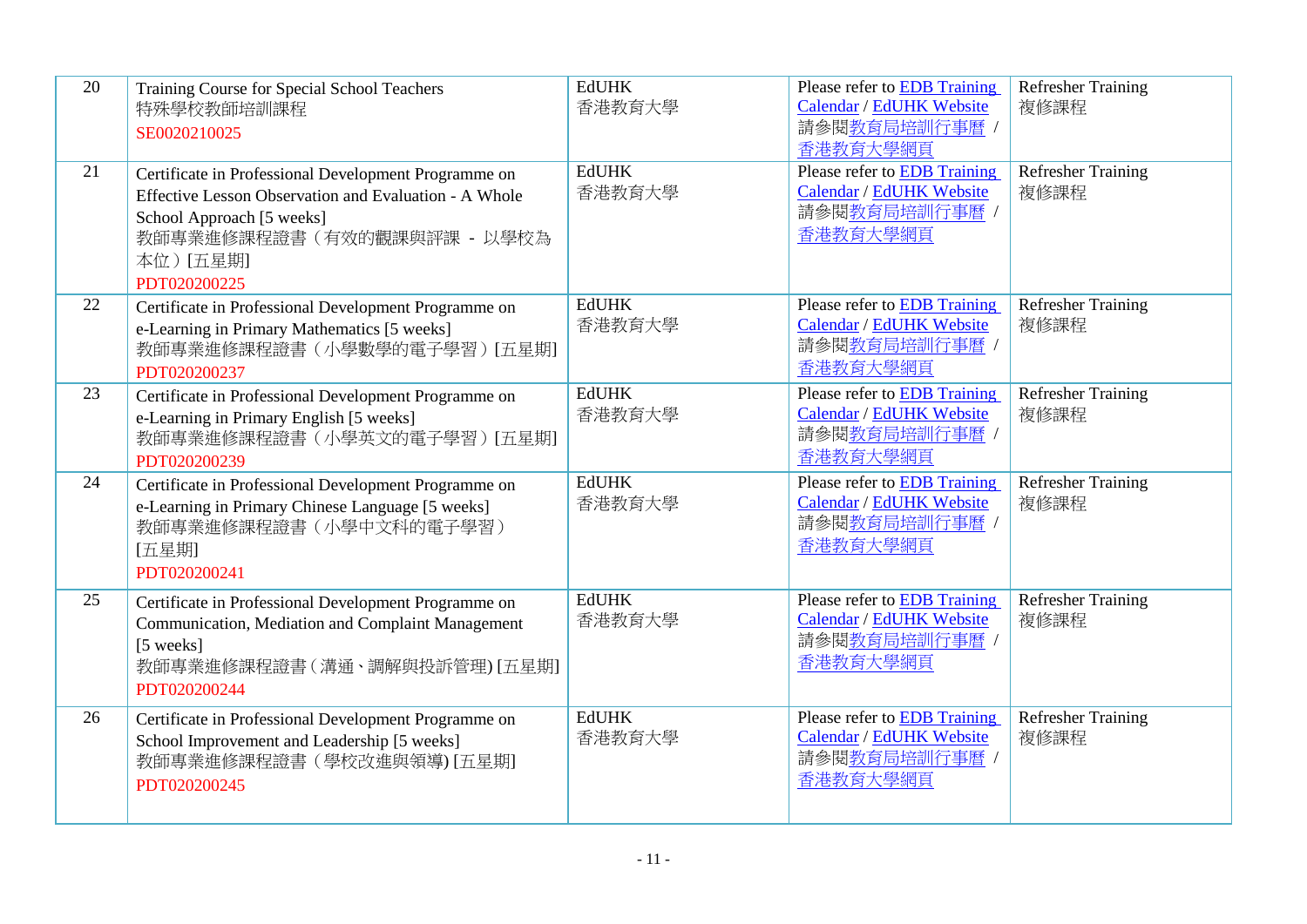| 27 | Certificate in Professional Development Programme on<br>Integrating Self-directed Learning in Classroom Pedagogy<br>[5 weeks]<br>教師專業進修課程證書(發展有效「自主學習」課堂教學<br>模式) [五星期]<br>PDT020200247                                | <b>EdUHK</b><br>香港教育大學 | Please refer to EDB Training<br>Calendar / EdUHK Website<br>請參閱教育局培訓行事曆 /<br>香港教育大學網頁 | <b>Refresher Training</b><br>複修課程 |
|----|------------------------------------------------------------------------------------------------------------------------------------------------------------------------------------------------------------------------|------------------------|---------------------------------------------------------------------------------------|-----------------------------------|
| 28 | Certificate in Professional Development Programme on<br>Coding Mobile Apps for Computational Thinking<br>Development [5 weeks]<br>教師專業進修課程證書(編寫流動應用程式發展運算思<br>維) [五星期]<br>PDT020200246                                 | <b>EdUHK</b><br>香港教育大學 | Please refer to EDB Training<br>Calendar / EdUHK Website<br>請參閱教育局培訓行事曆<br>香港教育大學網頁   | <b>Refresher Training</b><br>複修課程 |
| 29 | Certificate in Professional Development Programme on<br>Organization and Management of Life-wide Learning<br>Activities [5 weeks]<br>教師專業進修課程證書(全方位學習的組織與管理)<br>[五星期]<br>PDT020200254                                  | <b>EdUHK</b><br>香港教育大學 | Please refer to EDB Training<br>Calendar / EdUHK Website<br>請參閱教育局培訓行事曆 /<br>香港教育大學網頁 | <b>Refresher Training</b><br>複修課程 |
| 30 | Certificate in Professional Development Programme on<br>Curriculum Design, Pedagogy and Assessment for STEM<br>Education in Primary Schools [5 weeks]<br>教師專業進修課程證書 (小學 STEM 教育的課程設計、<br>教學法及評估) [五星期]<br>PDT020200252 | <b>EdUHK</b><br>香港教育大學 | Please refer to EDB Training<br>Calendar / EdUHK Website<br>請參閱教育局培訓行事曆 /<br>香港教育大學網頁 | <b>Refresher Training</b><br>複修課程 |
| 31 | Certificate in Professional Development Programme on<br>STEM in Physical Education [5 weeks]<br>教師專業進修課程證書 (體育學與教之科學、科技、工<br>程及數學範疇) [五星期]<br>PDT020200255                                                             | <b>EdUHK</b><br>香港教育大學 | Please refer to EDB Training<br>Calendar / EdUHK Website<br>請參閱教育局培訓行事曆 /<br>香港教育大學網頁 | <b>Refresher Training</b><br>複修課程 |
| 32 | Certificate in Professional Development Programme in Music<br>Education [5 weeks]<br>教師專業進修課程證書 (音樂教育) [五星期]<br>PDT020200403                                                                                           | <b>EdUHK</b><br>香港教育大學 | Please refer to EDB Training<br>Calendar / EdUHK Website<br>請參閱教育局培訓行事曆,<br>香港教育大學網頁  | <b>Refresher Training</b><br>複修課程 |